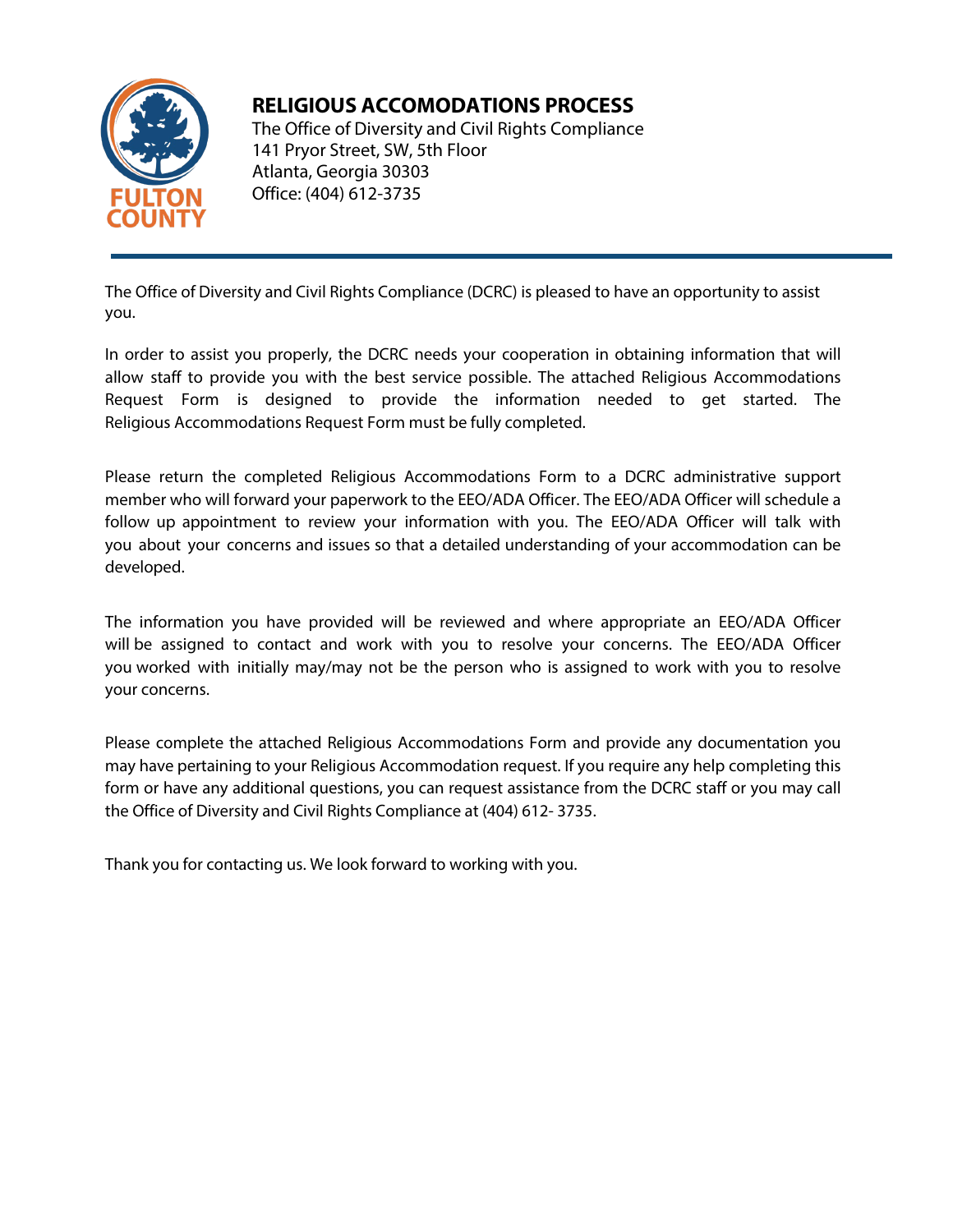## **FULTON COUNTY OFFICE OF DIVERSITY AND CIVIL RIGHTS COMPLIANCE**



## **FREQUENTLY ASKED QUESTIONS AND ANSWERS ABOUT FILING A RELIGIOUS ACCOMMODATION REQUEST**

## **1.** What is a Religious Accommodation?

A Religious Accommodation is any adjustment to the work environment that will allow the employee to comply with his or her religious beliefs. A Religious Accommodation is any adjustment to the work environment that will allow individuals to practice their religion. The need for religious accommodation may arise where an individual's religious beliefs, observances or practices conflict with a specific task or requirement of the position or an application process.

**2.** My employer is aware of my religion. Is my employer obligated to provide Religious Accommodation?

No. An employer is only required to make a reasonable religious accommodation.

- **3.** What information is required for the development of Reasonable Religious Accommodations? The applicant/employee is obligated to explain the religious nature of the belief or practice at issue, and cannot assume the employer would already know or understand it. The employee must provide enough information to make the employer aware that there exists a conflict between the individual's religious practice or belief and the requirement for performing the job.
- **4.** Do I need to have permission from my supervisor or department head to come to the Office of Diversity and Civil Rights Compliance and will I have to use leave time? Employees do not have to have permission to come to the Office of Diversity and Civil Rights Compliance. However, employees cannot simply walk off of their jobs without giving notice to their supervisors. Employees also do not have to use leave time to come to the DCRC.
- **5.** Can my supervisor fire, demote or treat me differently because I requested a Reasonable Religious Accommodation?

No. Employers **cannot** retaliate against employees who request a Reasonable Religious Accommodation. Any employee, who believes he/she has been subjected to discriminatory or retaliatory treatment due to Religious Accommodations matters, has the absolute right to file a signed, written charge of discrimination or retaliation with the Office of Diversity and Civil Rights Compliance.

## **6.** Is the Office of Diversity and Civil Rights Compliance the only place I can file a charge of discrimination?

No. Employees who believe they have been discriminated against may also file with the U. S. Equal Employment Opportunity Commission (EEOC) located at 100 Alabama Street, S. W., Atlanta, Georgia, 30303. Employees can file a complaint of discrimination with either the Office of Diversity and Civil Rights Compliance or the EEOC or both agencies simultaneously.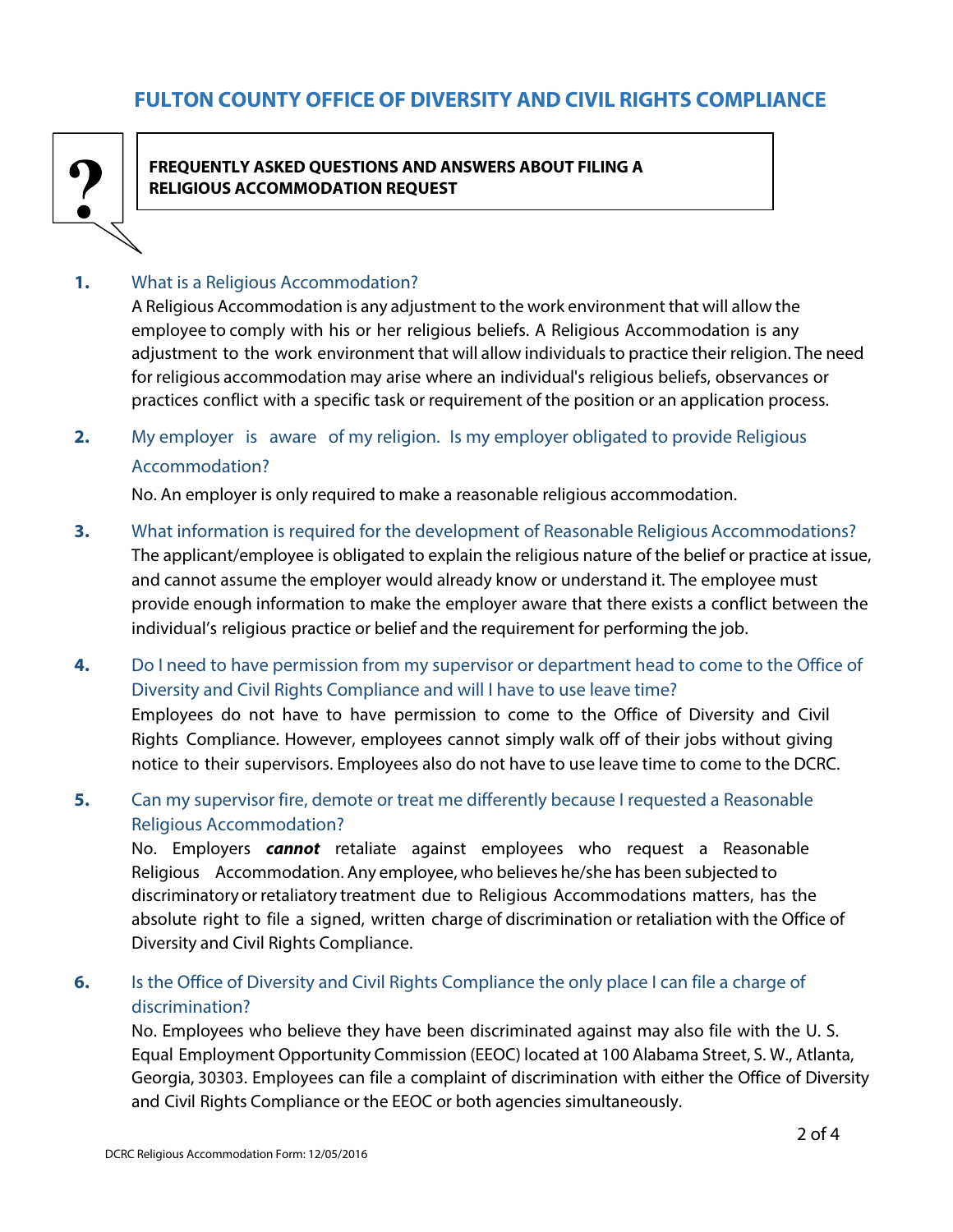## **FULTON COUNTY OFFICE OF DIVERSITY AND CIVIL RIGHTS COMPLIANCE**

# **RELIGIOUS ACCOMMODATION REQUEST FORM**

## **Instructions: Complete this form by providing as much detailed information as possible. You may attach additional sheets if necessary.**

| 1. NAME (Last, First, Middle)<br>Mr.                                                                                                                                    | <b>2. EMPLOYEE IDENTIFICATION NUMBER</b><br>Ms.<br>Mrs.<br>OR LAST 4 DIGITS OF SOCIAL SECURITY # |                           |                                                                  |  |  |  |
|-------------------------------------------------------------------------------------------------------------------------------------------------------------------------|--------------------------------------------------------------------------------------------------|---------------------------|------------------------------------------------------------------|--|--|--|
|                                                                                                                                                                         |                                                                                                  |                           |                                                                  |  |  |  |
| 3. HOME ADDRESS (No. and Street)                                                                                                                                        | Apt#                                                                                             | <b>4. CITY AND STATE</b>  | <b>ZIP CODE</b>                                                  |  |  |  |
| 5. HOME PHONE + AREA CODE                                                                                                                                               | 6. WORK PHONE + AREA CODE                                                                        | 7. PAGER/CELL + AREA CODE |                                                                  |  |  |  |
| <b>8. E-MAIL ADDRESS</b>                                                                                                                                                | <b>9. RACE</b>                                                                                   | <b>10. GENDER</b>         | 11. DATE OF HIRE (IF APPLICABLE)                                 |  |  |  |
| <b>12. DEPARTMENT CODE (IF</b><br><b>13. IMMEDIATE SUPERVISOR</b><br><b>14. SUPERVISOR PHONE + AREA CODE</b><br>(IF APPLICABLE)<br>(IF APPLICABLE)<br><b>APPLICABLE</b> |                                                                                                  |                           |                                                                  |  |  |  |
| <b>15. YOUR WORK LOCATION</b><br>16. YOUR POSITION/TITLE (IF APPLICABLE)<br>(IF APPLICABLE)                                                                             |                                                                                                  |                           |                                                                  |  |  |  |
| 17. CURRENT EMPLOYMENT STATUS (Check One):                                                                                                                              |                                                                                                  |                           |                                                                  |  |  |  |
| <b>Classified Full Time Employee</b><br><b>Grant-Funded Employee</b>                                                                                                    | <b>Contract Employee</b><br>Hourly Employee                                                      |                           | <b>Contractor/Sub-Contractor</b><br>Permanent Part-Time Employee |  |  |  |
| <b>Probationary Employee</b>                                                                                                                                            | <b>Temporary Employee</b>                                                                        |                           | <b>Terminated Applicant</b>                                      |  |  |  |
| <b>Unclassified Full Time Employee</b>                                                                                                                                  | <b>Work Test Employee</b>                                                                        |                           | Other (e.g. Citizen, Client, Patron)                             |  |  |  |

#### **18. Provide the name of your Appointing Authority; Immediate Supervisor, Department and Telephone number(s)**

| . . |      |                   |                          |
|-----|------|-------------------|--------------------------|
|     | Name | <b>Department</b> | <b>Phone + Area Code</b> |

| <b>Name</b> | <b>Department</b> | <b>Phone + Area Code</b> |
|-------------|-------------------|--------------------------|
|             |                   |                          |

**19. Have you notified or had discussions with your immediate Supervisor, Appointing Authority or HR Representative regarding your need for a Religious Accommodation? If the answer is yes, what was discussed and what was the outcome of thediscussion?**